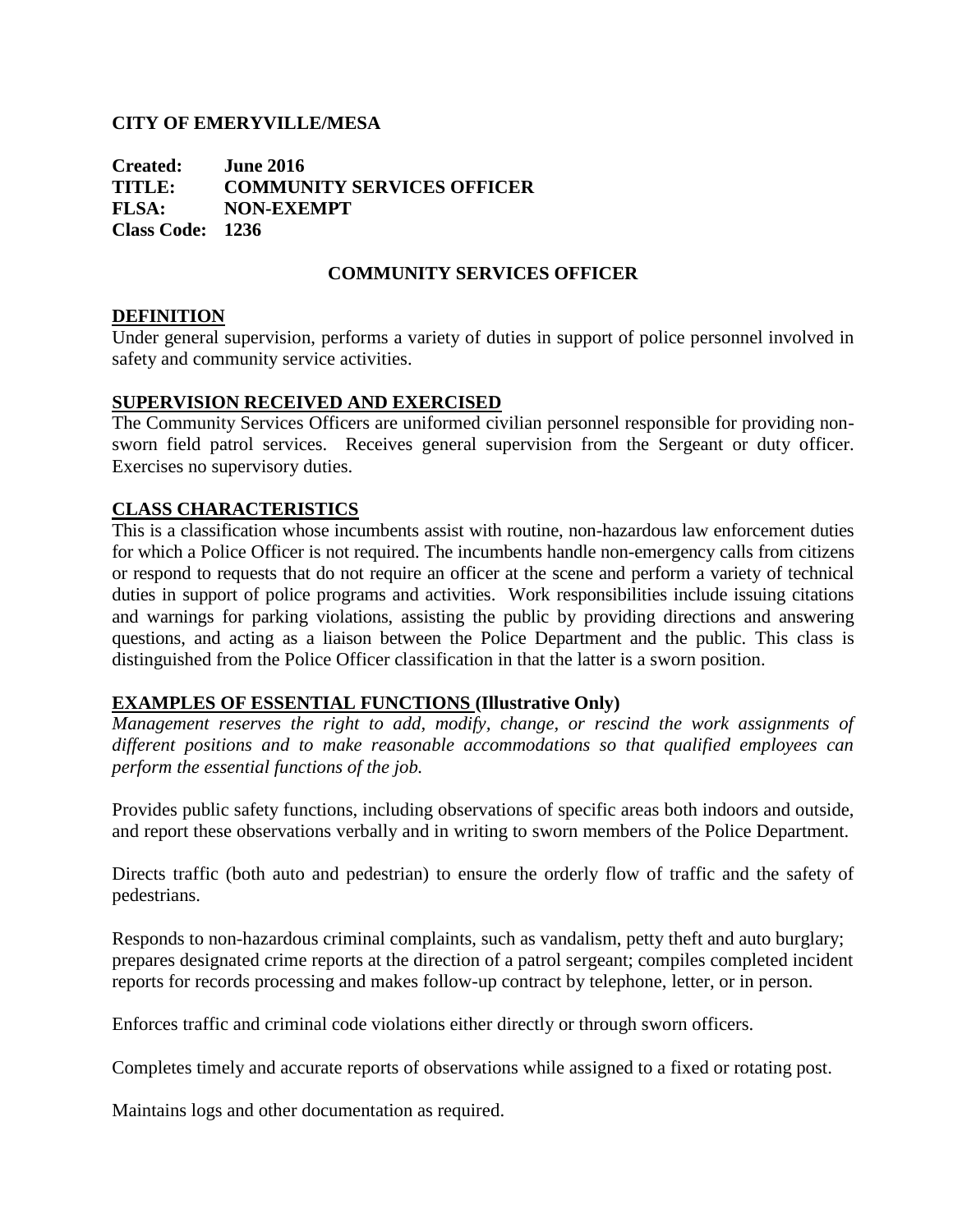Operates public safety communications equipment (portable or mobile two-way radios).

Controls entry of both personnel and vehicles to prevent unauthorized access to the restricted/ controlled areas by checking identification cards and vehicle registrations.

Assists public with general inquiries and requests for reports of crimes in progress.

Functions as an investigative aide assisting in the investigation of the violations of laws and regulations by gathering, assembling and examining a variety of records and data pertinent to the case being investigated.

Responds to a variety of traffic collisions/incidents; interviews parties, witnesses and victims; and prepares written traffic accident forms documenting investigation.

Assists sworn police officers by directing traffic and interviewing witnesses at injury accidents; serves as liaison with other local agencies that may provide assistance at scene.

Issues citation or warning for violation of California Vehicle Code provisions and parking control ordinances such as parking time limit zone, tow away zones, loading zones. Impounds vehicles when required.

Maintains logs and performs visual inspections.

Operates a variety of office equipment including communication equipment, radio, telephone, copiers, facsimile machines and computers; operates distinctively marked police vehicles on all roads, highways and freeways throughout the City.

Performs related duties and responsibilities as required.

### **QUALIFICATIONS**

#### **Knowledge of:**

- Basic function and operation of a law enforcement organization, activities, terminology, rules and procedures.
- Crime intervention practices and procedures.
- Local parking rules and regulations.
- Security measures and precautions.
- Public relations techniques and procedures.
- Record-keeping and report writing principles and procedures.
- Modern office practices, methods, and equipment.
- English usage, grammar, spelling, vocabulary, and punctuation.
- Techniques for providing a high level of customer service by effectively dealing with the public and City staff.

#### **Ability to:**

- Apply policies, procedures, and guidelines relating to emergency and non-emergency situations.
- Learn assigned job duties and apply knowledge to job.